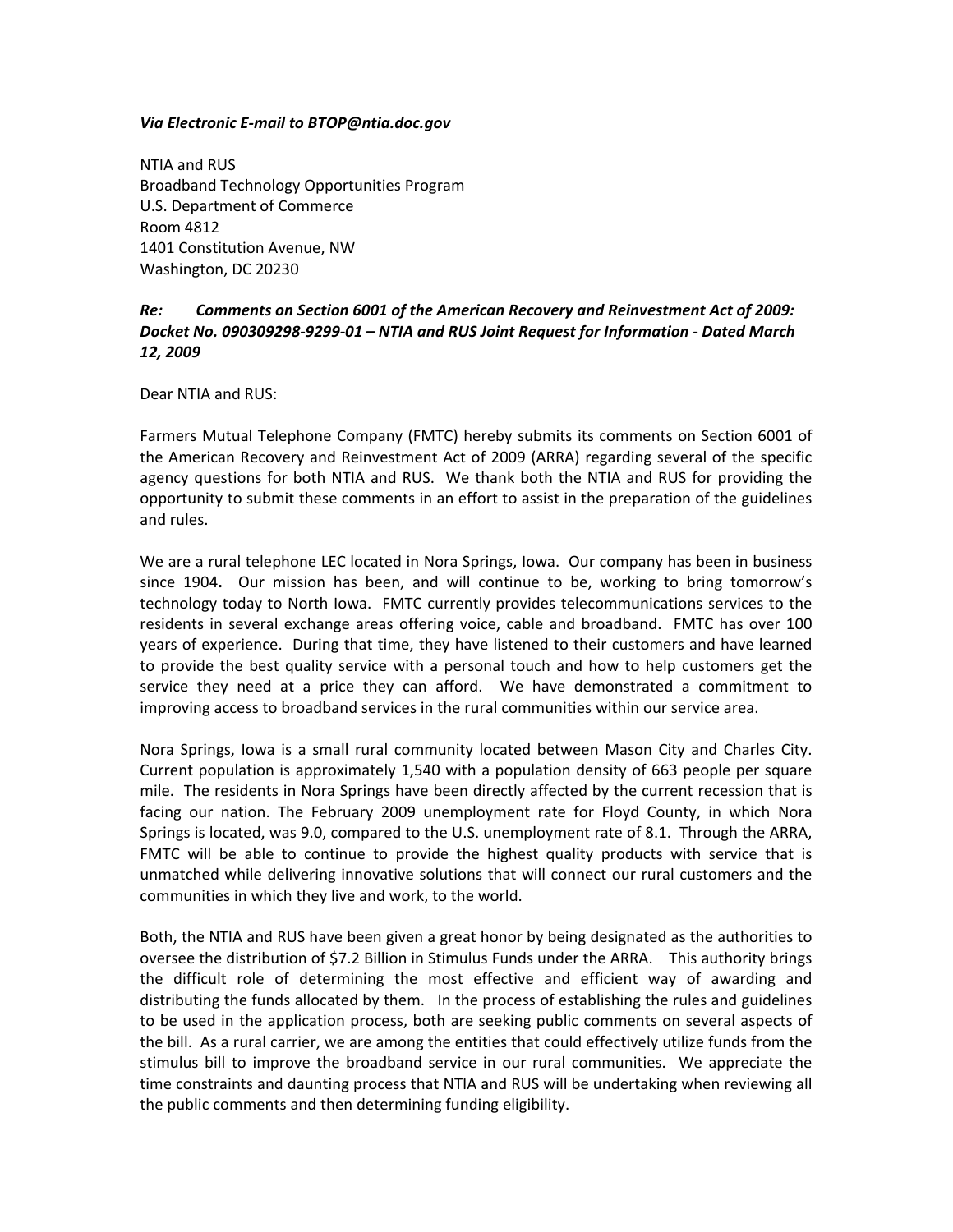On behalf of the rural communities we serve, we respectfully submit these comments, as a separate attachment, in which we address the items NTIA and RUS outlined in its Joint Request for Information published in the Federal Register, Docket No. 090309298-9299-01, on March 12, 2009.

Respectfully submitted,

RomlæJlandnes.J

**General Manager** 

 $\frac{1}{\sqrt{2}}$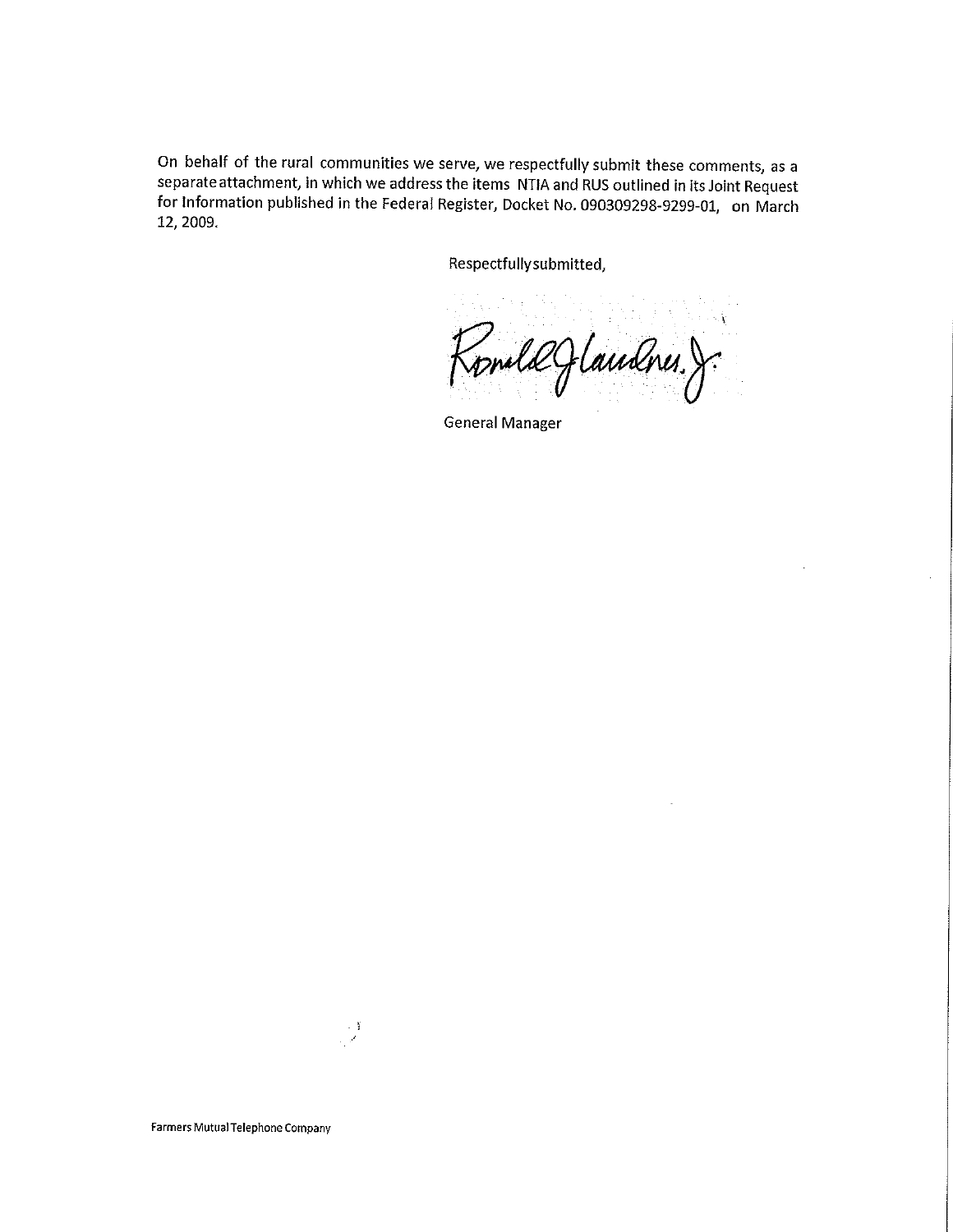# **FARMERS MUTUAL TELEPHONE COMPANY COMMENTS TO NTIA AND RUS EXECUTIVE SUMMARY**

Farmers Mutual Telephone Company hereby submits its comments on the American Recovery and Reinvestment Act of 2009 (ARRA) regarding several of the specific agency questions within the NTIA and RUS Joint Request for Information. As a rural telephone LEC serving rural portions of the state of Iowa, we are committed to improving access to broadband services in the rural communities we serve. We are very interested in utilizing funds from the stimulus bill to improve the broadband service in our rural communities.

We encourage NTIA and RUS to award funding in the most effective and efficient way consistent with the main goals of the bill so that funding is truly targeted to the most needy rural areas. The key element in providing broadband access is getting the infrastructure in place that will allow service providers to offer broadband to the greatest population over the greatest serving area at the greatest speed. Once the infrastructure is built, broadband access will be extended to community anchor institutions, and service providers will then be able to educate all users on the importance of broadband. By educating users and promoting the benefits, providers will be encouraging the future use and demand of broadband.

As a rural carrier with a long history of being sensitive to our service areas needs and dedicated to our customers long term quality of life, we provide the following highlights:

#### NTIA items:

- The States role must be consistent with the ARRA's text, which is to help determine unserved and underserved areas within the state and to advise on allocation of funds within the state. However, the States should only play an advisory role and not be involved in the selection of projects. Some state and local governments will be submitting their own projects and it would be a conflict for states to select their projects over private entity projects that may be more worthy. NTIA needs to make the final selection of all projects.
- Funds need to be awarded to entities that are community focused and have a demonstrated history of ensuring that quality service is provided. Start up entities in most cases will not have the experience or often the same commitment. Rural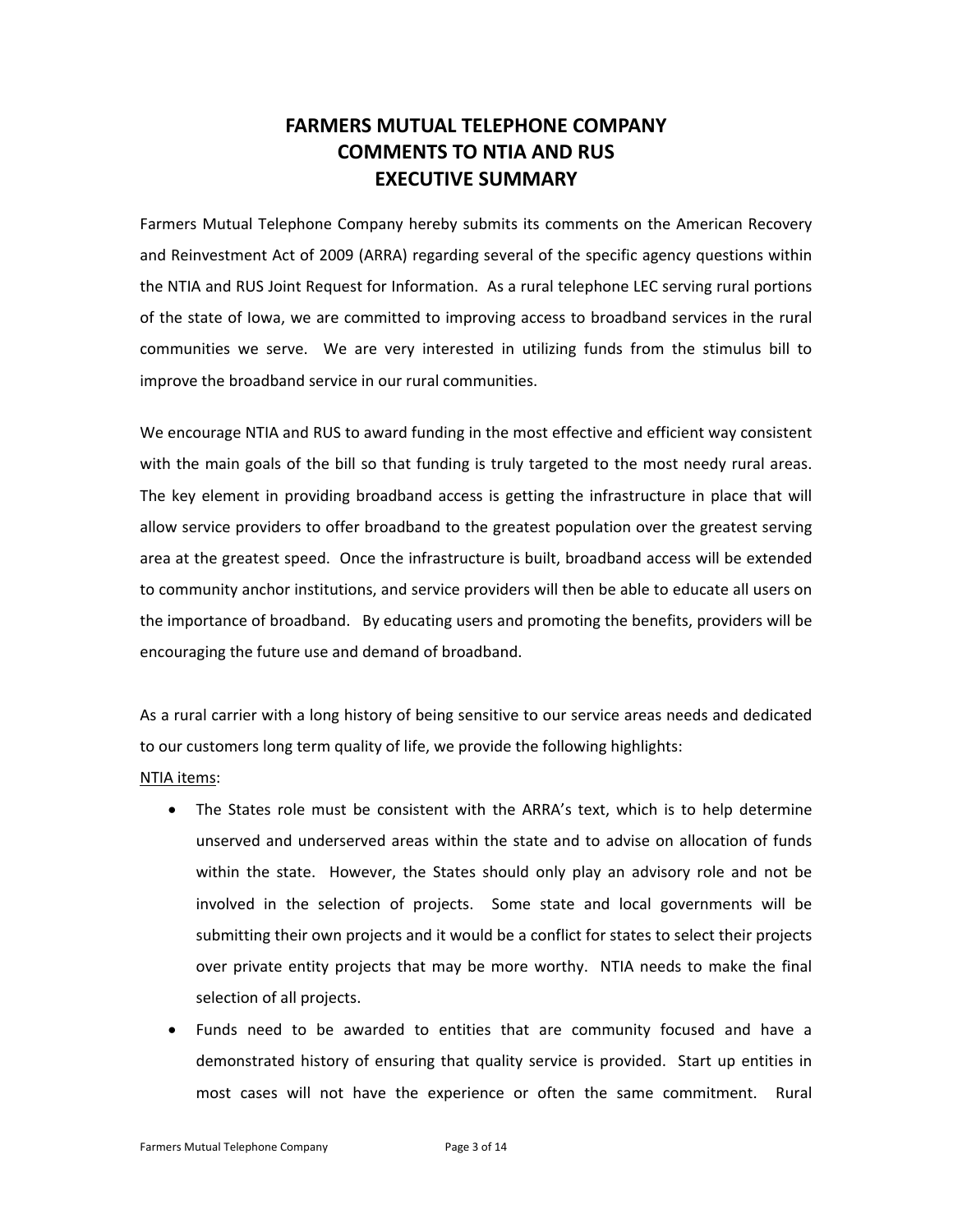providers have proven experience, skills in providing broadband, a commitment to the communities they serve and reinvest back into the communities they serve.

- In awarding funds under the BTOP program, we recommend using a similar weighting and scoring process like what was used under the original TOP program. Under the selection criteria section, we provide a listing of six (6) criteria that could be rated and assigned a relative weight.
	- o *Project to provide infrastructure capable of providing broadband service to the greatest number of population in unserved and underserved areas (30%)*
	- o *Provide service to Community Anchor Institutions (20%)*
	- o *Applicant's level of experience and commitment to the community (20%)*
	- o *Project's economic feasibility (10%)*
	- o *Long Term Sustainability of Broadband Access (10%)*
	- o *Ability to timely start and complete the project (10%)*
- Funding requests should rarely exceed 80% of the total grant request. Applicants that are able to contribute at least 20% of their own funds to the project will be more committed to the long term viability of their project. Applicants who are willing to contribute more than the minimum 20% equity should score higher in the review process.
- To effectively and efficiently review the volume of applications expected, it will be important for NTIA and RUS to have application formats that are very similar. In addition, they should both adopt similar definitions, especially of broadband, rural, unserved and underserved.
- We suggest definitions for unserved, underserved and broadband. Our definitions are consistent with the FCC's new broadband speed reporting requirements for FCC Form 477. Unserved should be defined as speeds less than 768Kbps; Underserved should be defined as speeds at least 768Kbps but less than 12Mbps.

# RUS items:

- We recommend RUS divide the funds being allocated to them with at least 60% going for grants and the remaining 40% for loans. Many projects will be seeking funds through the ARRA because they have not been financially feasible in the past with loans.
- "Rural Economic Development" are projects that stimulate the economy with new job creation and long term sustainability. "High speed broadband service" should be the same as NTIA's "broadband" definition. The definition of "Rural" should be consistent with the new definition in the 2008 Farm Bill Sec. 601.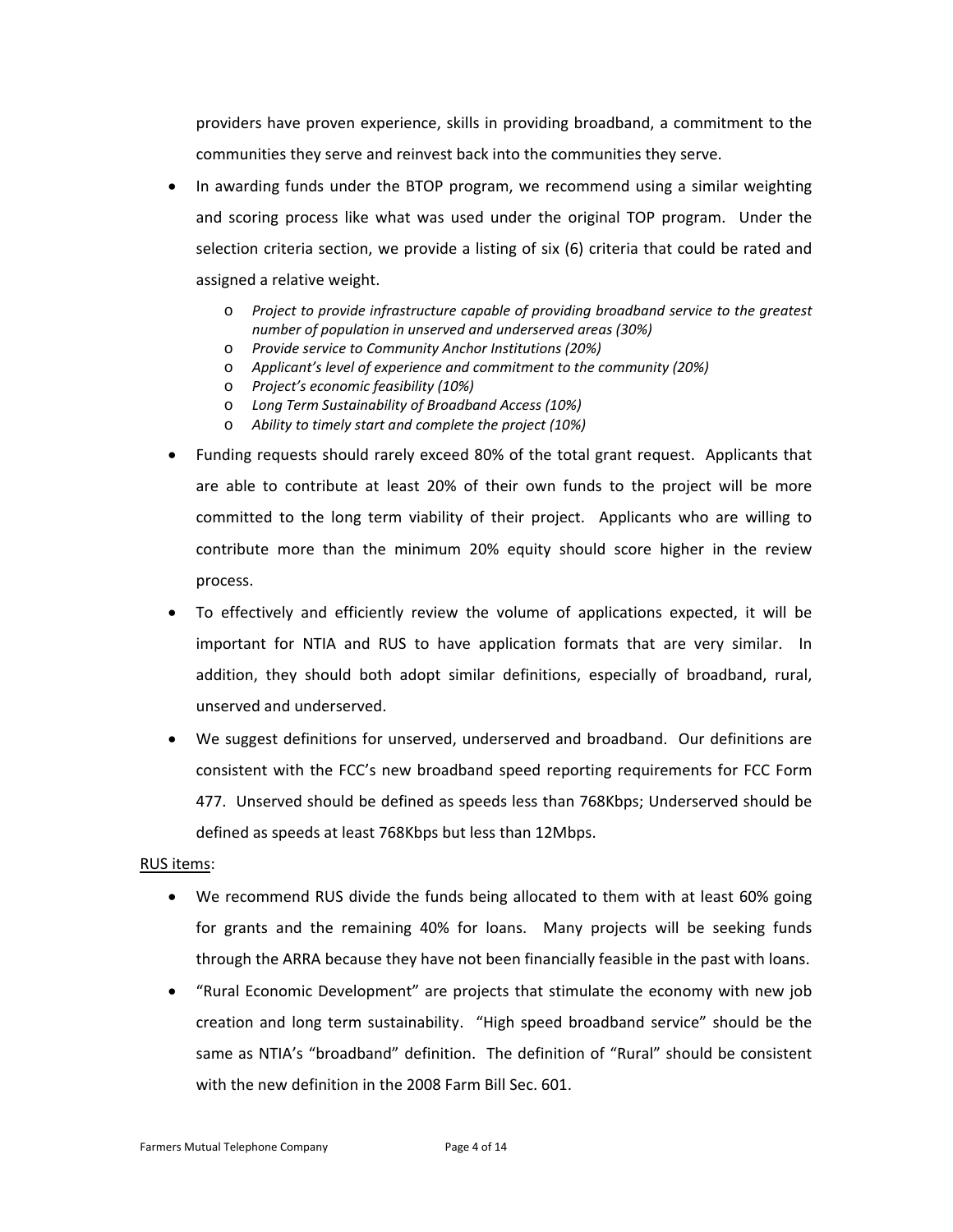• Current and former RUS borrowers should receive top priority in the eligibility criteria as stated in the ARRA. The selection criteria for RUS funded projects should be similar to the criteria for NTIA projects, with the addition of any criteria that are unique to RUS as listed in the ARRA.

Our full comments are listed below. We have numbered each comment in correlation to their listing in the Joint RFI. We appreciate the opportunity to submit these comments in preparation of the rules. Via Electronic E‐mail to BTOP@ntia.doc.gov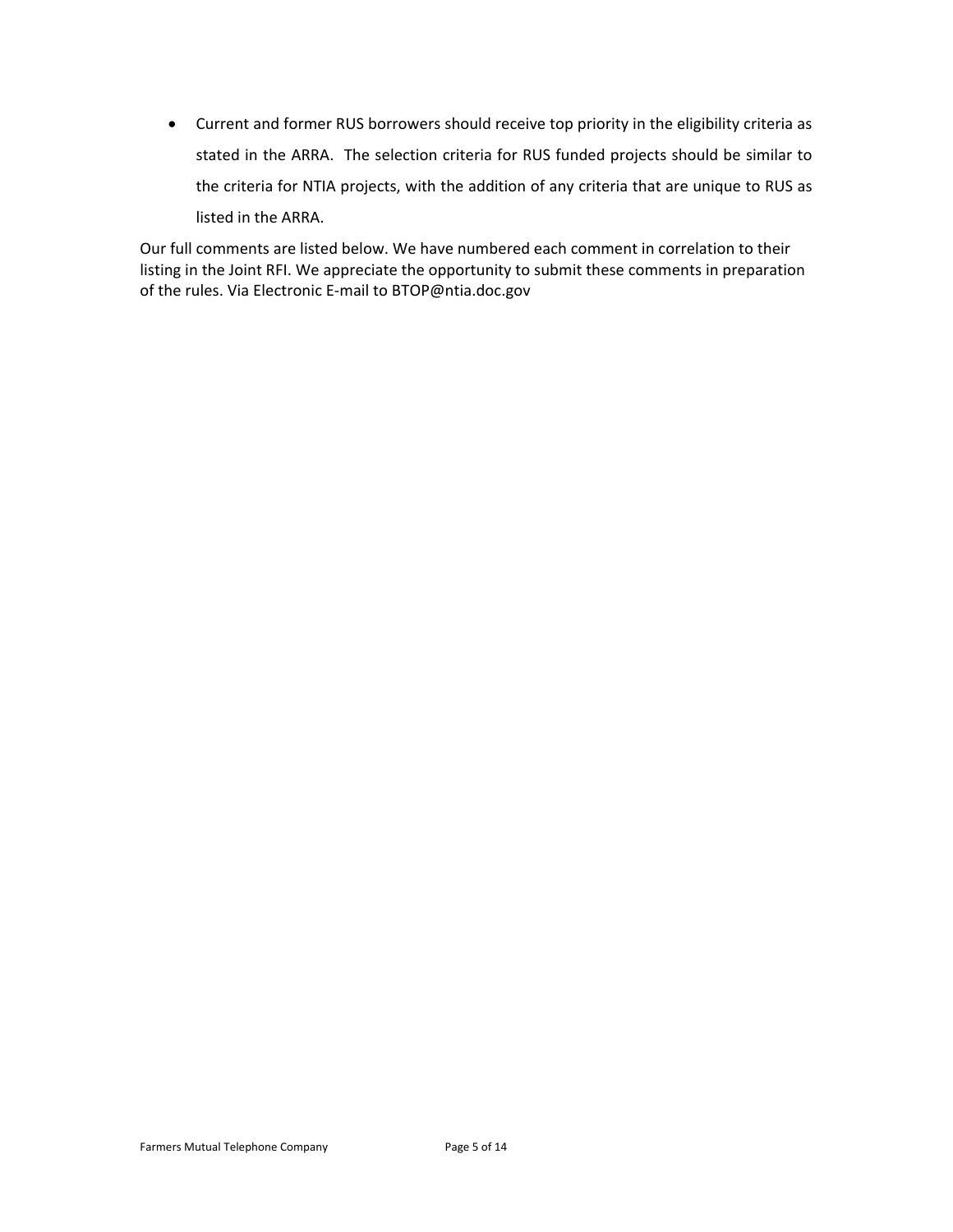*Farmers Mutual Telephone Company Comments on Section 6001 of the American Recovery and Reinvestment Act of 2009: Docket No. 090309298‐9299‐01 – NTIA and RUS Joint Request for Information ‐ Dated March 12, 2009*

#### *NTIA Program Comments*

## **1. Purposes of the Grant Program**

In response to whether a certain percentage of grant funds should be allocated to each category proportionately, we strongly believe that the funds should be allocated to those categories that have the greatest need. The ARRA was enacted to create jobs, close the broadband gap, stimulate the economy, improve current and future broadband services and encourage the demand for broadband. Projects that will be able to meet those requirements and provide broadband access to those areas that meet the definitions for both unserved and underserved should be allocated the greatest share of the funds. The most important need is for these areas to get infrastructure in place that will allow service providers to offer broadband to the greatest population over the greatest serving area. Educating users on broadband services and adoption will be a part of the marketing effort of individual service providers. Community focused providers will ensure that their customers are educated on the uses and benefits of broadband access. Using the funds to construct broadband infrastructure should be the highest priority. Once the infrastructure is built, broadband access will be extended to all of the institutions listed in the bill, (schools, libraries, medical and healthcare providers, community colleges, etc.) in each community.

# **2. Role of the States**

It will be important for the NTIA to coordinate its work with the States with respect to the BTOP. However, the level of involvement by the States will need to remain strictly advisory. The ARRA states that the Secretary may consult a State with respect to: identification of areas described in sub-section (b)(1) or (2); and, the allocation of grant funds within the State for projects. There have been several comments, both during and after the Open Forum meetings, regarding what level of involvement that the States should possess. Unfortunately, there are many differences in opinion. Coordination between NTIA and the States will be important in determining areas where there is a need for broadband service. However, NTIA will need to maintain final control and independent decision making on awarding funding throughout the grant award process. If States were given the authority to determine which projects would qualify by means of "screening" the applications before NTIA's review, there could be a potential conflict of interest, primarily due to the fact that some States will be submitting projects of their own. This conflict may prejudice projects submitted by private entities like us. States should be able to provide insight on projects that will provide broadband service to the greatest population. However, as a means of maintaining consistency in how grants are awarded in all 50 states, NTIA should be the final decision maker in determining funding for all applications. The State's role should remain merely advisory in nature by coordinating and gathering projects as established in the ARRA.

# **3. Eligible Grant Recipients**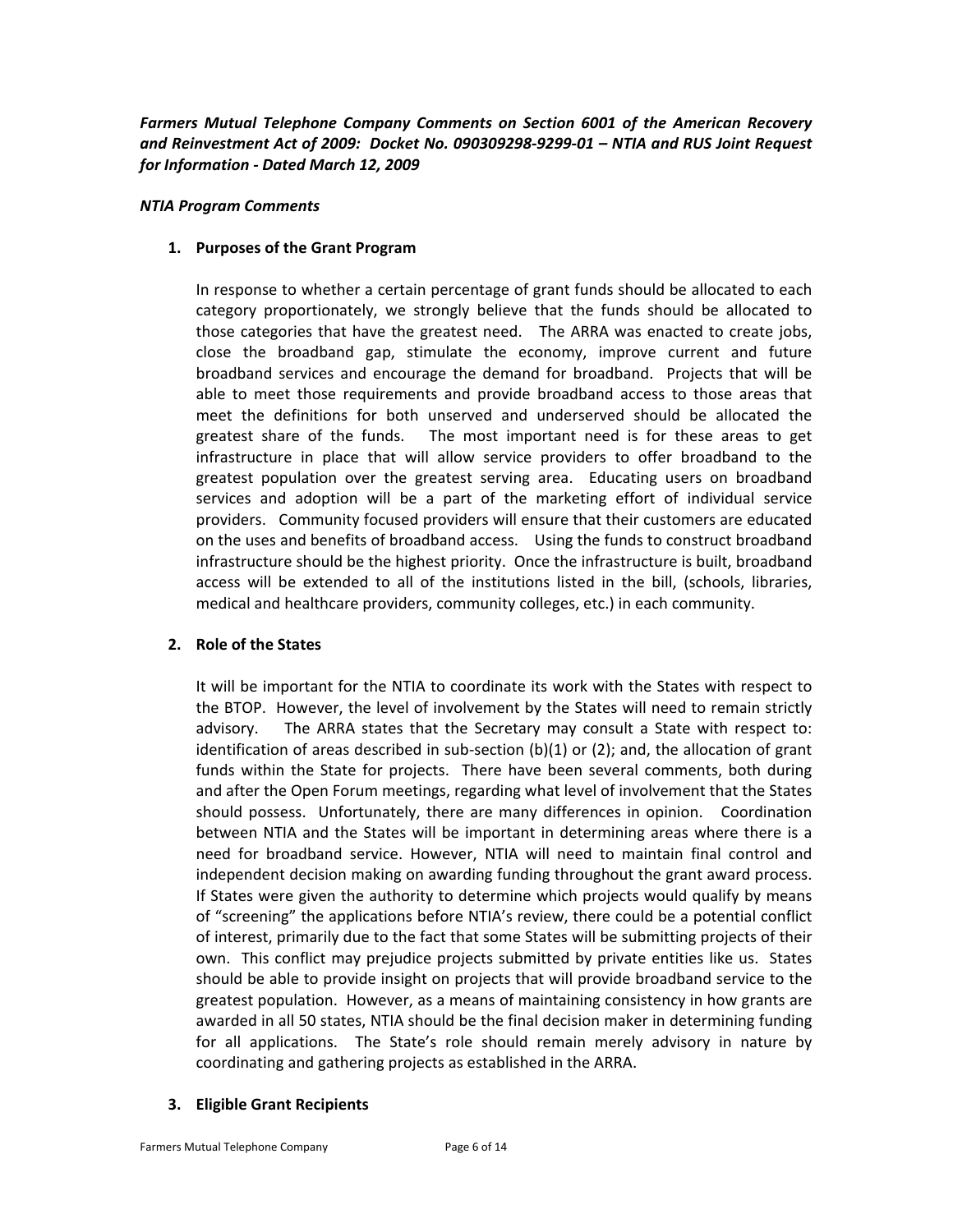Eligible grant recipients should be those listed under Section  $6001(e)(1)(A)$  and (B) of the ARRA. Further, under (C) other entities should include rural LECs and CMRS, like FMTC. Grants need to be awarded to those entities that are community focused and have a history of ensuring that quality service is provided. By eliminating the large RBOCs, CMRS, start up entrepreneurs, investment firms, speculators and others who either lack a rural focus or have no service history, you will be ensuring that those who will be benefitting from the broadband stimulus funds will have a commitment to the rural communities, that they will get the job done timely and efficiently and that quality broadband services will be provided long term. Community focused rural providers prove daily their commitment to the communities they serve by reinvesting back in the communities.

A key element of every eligible grant recipient will be that the project they are submitting will increase both the affordability and overall take rate of broadband access to the greatest population of users in the area. In addition, the project will need to enhance the current broadband access service to the following institutions: health care, educational facilities, public safety, libraries and community centers.

## **4. Establishing Selection Criteria**

There should be established selection criteria to award any funds and that criteria must be made public before any deadlines are set for submitting applications. We would suggest NTIA look back to the original TOPS program and how applications for that program were reviewed with modifications required by the priorities now stated in the ARRA at Sec 6001. In the TOP program, the following criteria were analyzed and weighted in determining award recipients:

- *Project Purpose (20%)*
- *Innovation (30%)*
- *Community Involvement (10%)*
- *Evaluation (10%)*
- *Project Feasibility (20%)*
- *Project Budget (10%)*

For the new BTOPs program, a similar process could be used with several criteria from the ARRA that could be rated and assigned a relative weight as follows:

- Project to provide infrastructure capable of providing broadband service to the greatest number of population in unserved and underserved areas (30%)
- Provide service to Community Anchor Institutions (20%)
- Applicant's level of experience and commitment to the community (20%)
- Project's economic feasibility (10%)
- Long Term Sustainability of Broadband Access (10%)
- Ability to timely start and complete the project (10%)

In weighting the criteria for the BTOP Grant selection process, NTIA should review the area of the proposed project by looking at the level of broadband service currently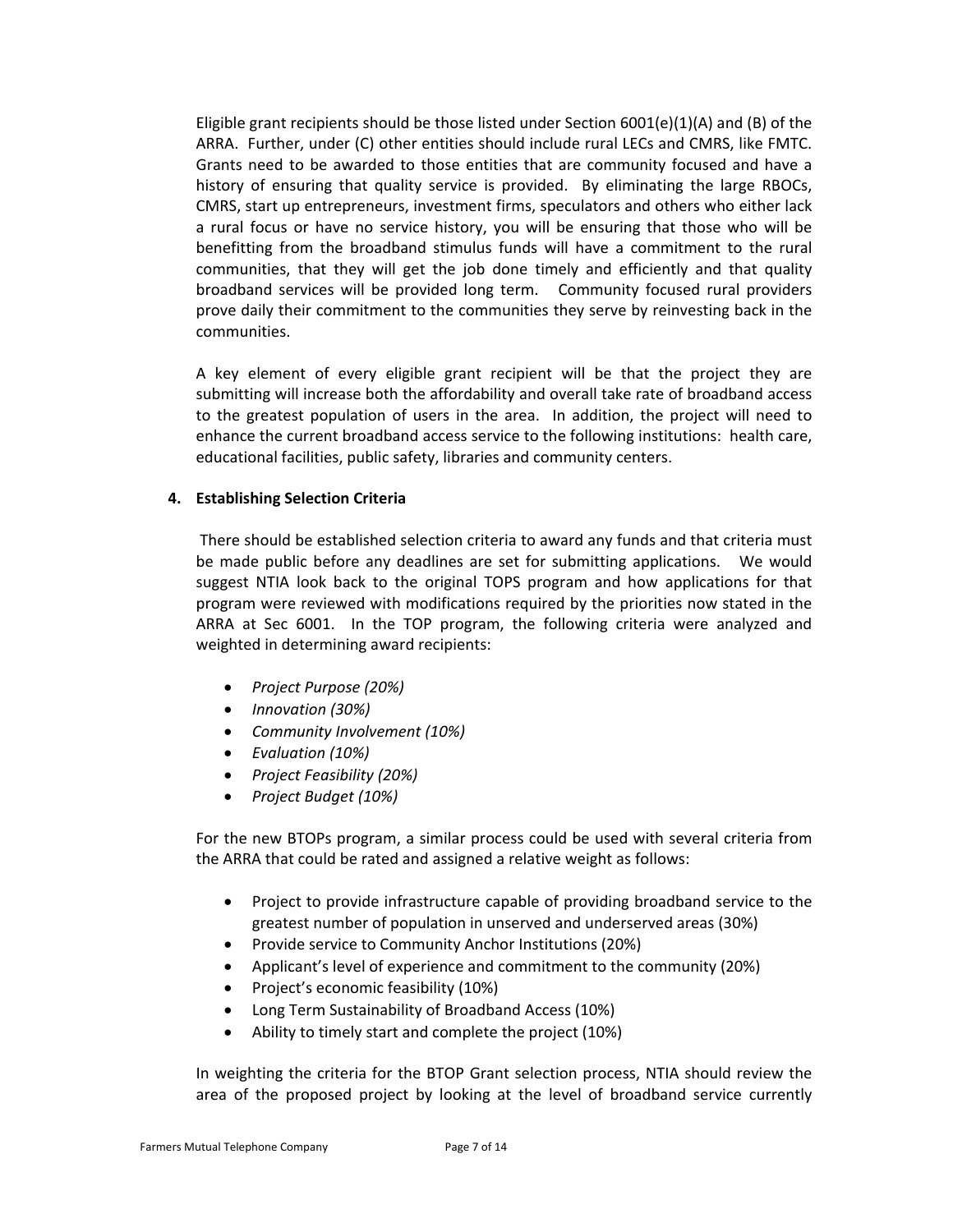being offered and the economic need of the communities for broadband. The past history of the applicant should also be reviewed including the following: level of experience, service reliability, customer service and financial stability. Long term feasibility of the project will need to be judged. All applicants should provide a financial forecast showing at least a 10 year projection. The forecast will need to demonstrate that the project is sustainable long term. The net income and cash flow in the forecast need to prove this. NTIA should establish consistent minimum financial benchmarks to show such long term sustainability.

NTIA will need to coordinate with RUS in establishing priorities in granting funds. Due to the fact applicants may be applying to both authorities, coordination will need to be maintained to avoid any prohibited double dipping in the awards process. Priority should not be given to proposals that leverage other ARRA funding or that do not provide at least a minimum of 20% equity. Applicants need some level of company or local financial commitment to ensure that they are invested in making the project a success long term. Any waivers of the 20% equity requirement, as allowed in the ARRA, should be rare.

Also, NTIA should deny applications proposing a project that would overbuild the service area of any existing RUS borrower, unless the applicant is a current or existing RUS borrower serving that area. Funding should not be granted to create new competition in areas that already have adequate broadband. Funding should only be provided to build out broadband infrastructure in areas that fit NTIA's definition of unserved or underserved.

Priority should be given to applications that demonstrate the applicant has a history of commitment to serving rural populations and has done so successfully for some time. The application should require a detailed narrative on those who will be served, including public anchor institutions, if funds are awarded, how the project will be implemented and over what time frame the project should be implemented. Due to the number of applications that are expected to be submitted, priority should be given to applications that will be serving the greatest need by offering broadband access to the greatest number of customers over a project area and at the highest speeds possible. Also, the project should score higher if it provides key services to core community anchor institutions, such as, the public safety network, Tribal lands, educational facilities, libraries, and medical and healthcare facilities.

The evaluation of sustainable adoption of broadband service need not be subjective. Sustainability can be demonstrated by an applicant's past track record in delivering solid broadband penetrations in other areas it serves. Further, NTIA can review past marketing and pricing of services to ensure that a reasonable and affordable price can be maintained for any NTIA project. The rules should not require a mandatory marketing study, but if an applicant voluntarily provides one as a part of its application (a market survey which includes market penetrations that support long term sustainability) then these applications should score higher in the NTIA selection process. A detailed quality project would likely do a scientific marketing survey to best determine pricing, service goals, penetration and long term sustainability.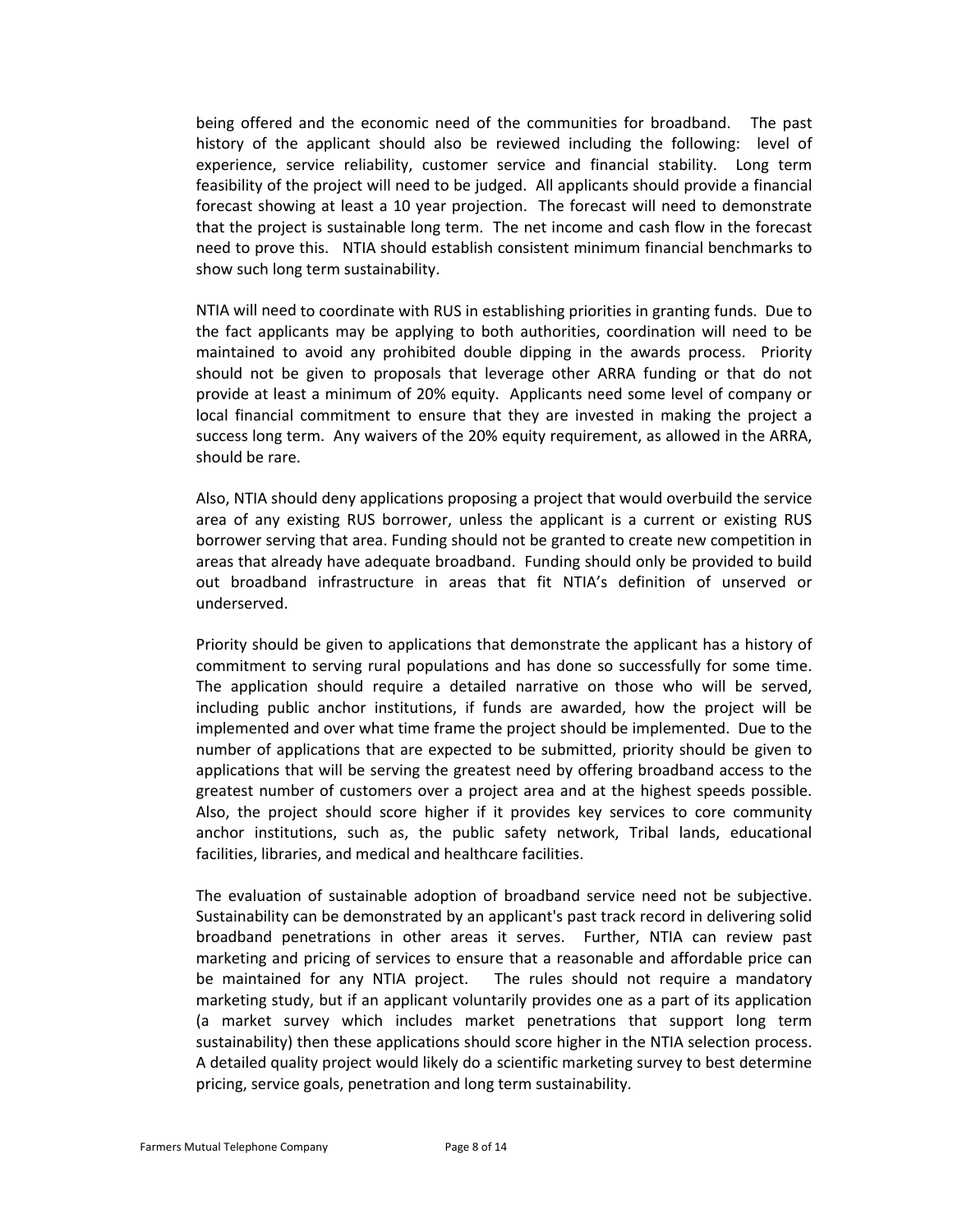In response to the question on whether the fact that different technologies provide different service characteristics should be considered given the "technologically neutral fashion" direction of the ARRA, we agree that the selection criteria needs to be technology neutral. Different broadband technologies will differ based on the needs of a community, the terrain of a service area, the availability of spectrum, ROW, poles, etc. Therefore, NTIA should allow applicant's to decide what technology to utilize, wireline or wireless, to provide broadband access dependent on the terrain of the area and other service area characteristics. Applicants will want to use technology that will be able to offer the greatest speed to the greatest population in the area(s) they desire to serve, also considering the long term economics of their choice.

# **5. Grant Mechanics**

In discussing the mechanisms that should be used in distributing funds, we suggest that the NTIA and RUS use a simplified and coordinated application and review process, similar to what NTIA has used in the past like TOPs. In reviewing applications, there should be a proper review process which focuses on the quality of the application and the project being proposed. The funding and selection of quality projects that fit the final criteria is more important than taking an "out the door quickly" approach. Please see our comments in #4 above regarding selection criteria and review processes. It will be critical that both NTIA and RUS establish similar standards in how applications will be reviewed. A similar application and process would be best having differences only where the text of the ARRA require differences. It will also be critical that both are well staffed in order to meet the demands of the application process.

# **6. Public Computer Center Capacity**

As a part of the ARRA, not less than \$200 million is to be awarded to expand public computer center capacity. In awarding the Public Computer Center Capacity funds, a request for funds with a detailed plan on how the funds will be used should be included in the application. Often this request should be in connection with a request for funds to build the broadband infrastructure in the same community also. Public Computer Centers can be very valuable for rural communities. For example, job training, education, research, marketing, economic development, keeping in touch with friends and family or in touch with world events are just a few potential uses of a Public Computer Center. A Public Computer Center can be set up as a separate location, within a public library, community hall, school, senior center, nursing home or assisted living center, within a Community College, tribal facility, and local medical or healthcare facilities. The key in establishing or enhancing a Public Computer Center is to provide access to computers and broadband, while educating and training residential users and community organizations on the uses and benefits of broadband access. Such centers prime the pump for further adoption in the community.

#### **7. Innovative Programs to Encourage Sustainable Adoption of Broadband Services**

As a part of the ARRA, not less than \$250 million is to be allocated to "Encourage Sustainable Adoption of Broadband Service". Service providers will be promoting and advertising the benefits of their services which history shows leads to reasonable levels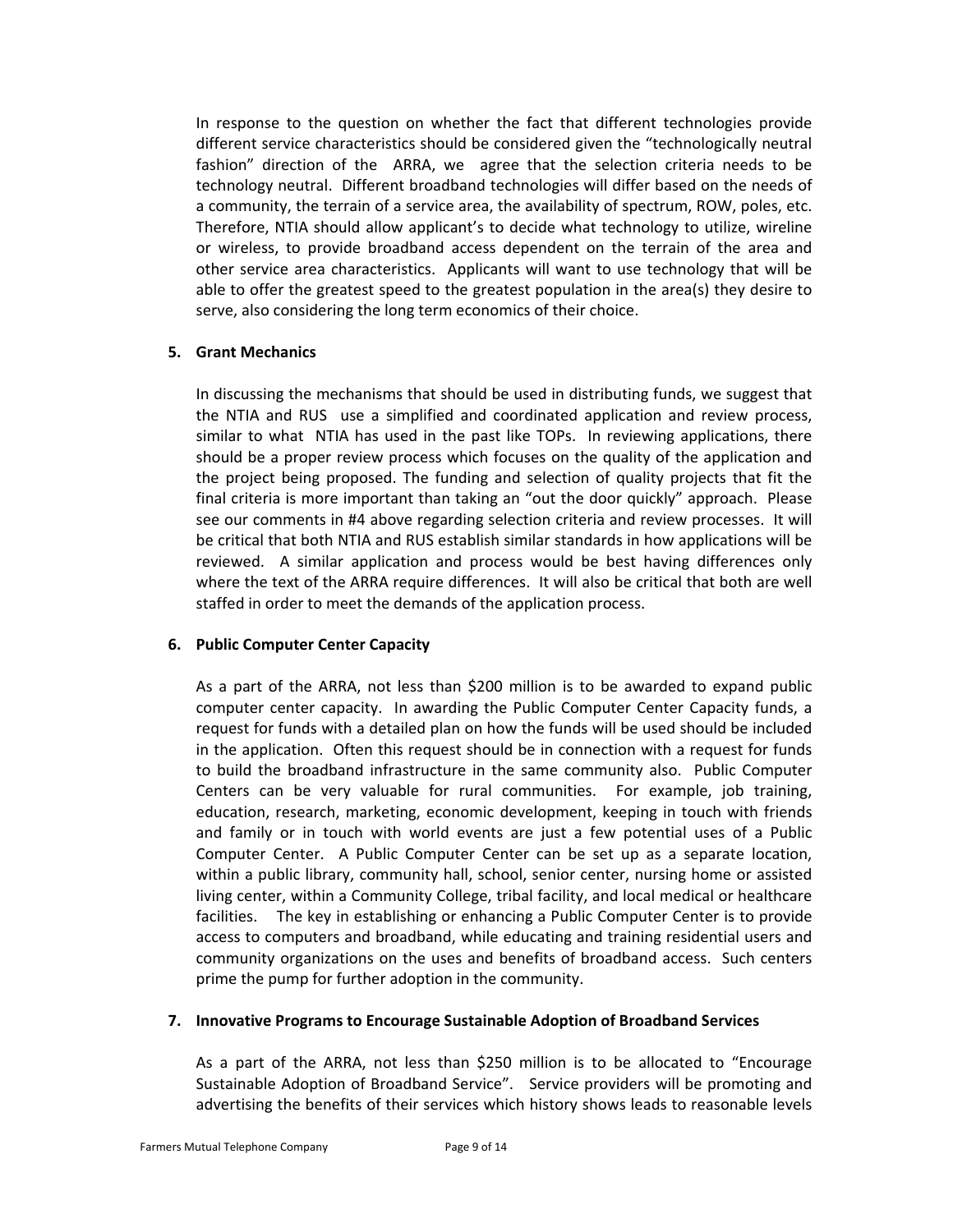of broadband adoption over time where good service is being provided. It will be important to have the Public Computer Center in place to ensure, access, education and training is occurring in the communities that receive stimulus funds. Without, access, education and training, consumers may not utilize broadband services to their full potential simply because they do not have the access or knowledge.

# **8. Broadband Mapping**

NTIA will need to coordinate with each State during the process of establishing a nationwide inventory map of existing broadband service capacity in each state in the United States. The FCC recently updated the rules on filing the FCC Form 477, which contains much of the key data that can be utilized in developing a comprehensive nationwide broadband map. We encourage NTIA to work with the FCC, RUS and state agencies to share this data as permitted by law. The FCC Form 477 does include significant proprietary data, which will need to be protected while being utilized in the mapping process. With the recent revisions to the FCC Form 477 filing rules, the FCC is requiring the Form 477 be completed by Census Tract, to list providers, technologies utilized, subscriber counts and established speeds. If NTIA uses the information provided on the Form 477, a clear view of served, unserved and underserved areas will be shown on the state and nationwide broadband maps. NTIA has the duty to establish the nationwide inventory map, but will need to work with each state to coordinate that all mapping is combined into one nationwide map as required by the Broadband Data Improvement Act.

We disagree with the prepared Testimony of Connected Nation Chairman and CEO Brian Mefford regarding broadband mapping being prepared at a household level. The concept of working with state agencies to develop a map at the household level, especially in rural areas would be a daunting task to undertake and is not necessary with the data providers already prepare for the FCC 477 form. We should use that data and not require any new or additional inconsistent efforts in each of the 50 states. The percentage of error between using Census Tract and Household level does not appear to be as significant as thought by Connected Nation and does not warrant using a process other than the reporting required by the 477 forms.

#### **9. Financial Contributions by Grant Applicants**

The limit set on funding requests should normally not exceed 80% of the total grant. Applicants that are able to contribute at least 20% of their own funds, whether in cash or other in kind equity (hard assets, spectrum, etc), will be more committed to the long term viability of their projects. On the reverse side, if an applicant is dependent on more than 80% in grant funds, their commitment to the, project, area and the people will be less since they will have little investment into the area and the project. Applicants who are willing and financially able to commit a greater percentage of their own funds in to a project should score higher in the review process when awarding funds. NTIA should waive the 20% equity requirement only in very rare cases of extreme need. Frequent waivers would reduce the dollars available for other well deserving projects also.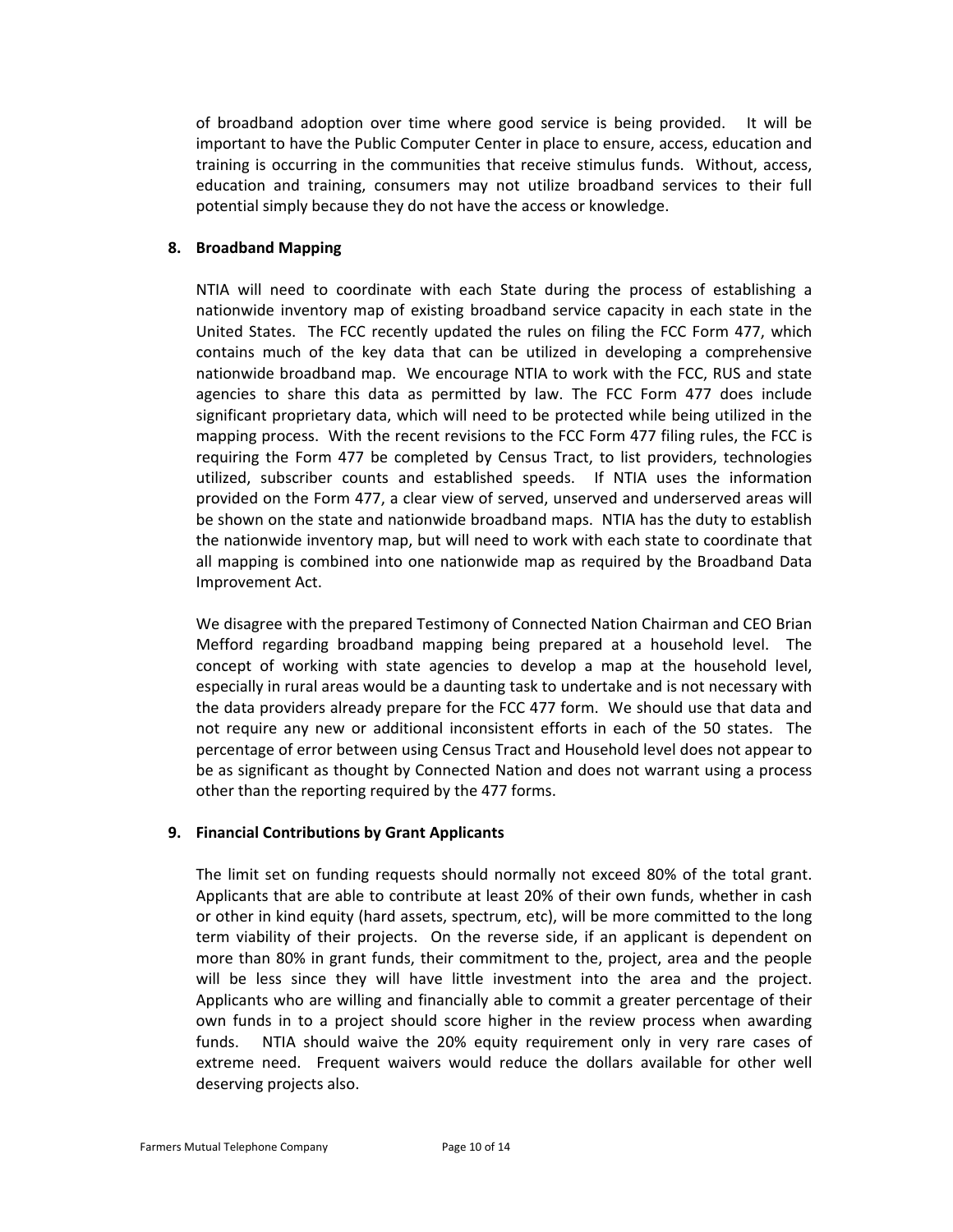In determining whether or not a project would have been implemented without Federal assistance, the history and demographics of the proposed coverage area for the project will need to be reviewed. In addition, projects that are being submitted should be analyzed for financial need. Project selection should be based in part on the need for grant funds to complete the project. Without grant funds, the cost justification would not have otherwise been financially feasible.

#### **10. Timely Completion of Proposals**

We propose that NTIA and RUS establish a realistic timeline in which applications will be reviewed and funds awarded. Awards should be made to projects where the application documents that they are high quality and prove that they are sustainable, which should be more important than a quick turn-around in awarding funds. NTIA will need sufficient time to review the applications and projects. In addition, if an application template is developed, time consideration may be needed for OMB review and approval.

We encourage NTIA and RUS to look at historical application practices in both the original TOPs program and Broadband Loan programs. If there were mistakes made or the processes were to slow when awarding funds those issues need to be rectified and the process simplified. However, many rural LECs are familiar with those application processes and could quickly adapt to any minor ARRA changes needed to make them work. We applaud both NTIA and RUS for working together and continuing to improve and enhance their processes so that sound decisions will be made in the Stimulus funding process.

In response to ensuring that projects can be completed within two years, we recommend that applications include a detailed timetable for the project in which requests for funds are being made. Once funds are awarded, as a part of the quarterly reporting requirements, award recipients should include an updated timetable marking the progress that has been achieved in addition to steps still needing to be met. NTIA and RUS should allow some flexibility in the timeline, depending on the type of technology being proposed in the project and product availability. For example, a wireless project that is proposing a LTE deployment will be dependent on when product development is completed, which is estimated towards the tail end of the two year time frame.

#### **11. Reporting and Deobligation**

The quarterly reports (which should include updated timetables showing what has been completed and what is still needed) will be the main source for NTIA and RUS review to determine whether funds are properly being spent. NTIA and RUS staff members that will be responsible for overseeing the projects that are awarded funds will need to compare the progress of projects to the commitments made in the applications. In the event it is determined that funds have not been used in accordance with the ARRA, rules, or an application, any remaining funds should be frozen until a review can be completed to determine the impact the deobligation of the funds would have on the part of the project that may have already been completed. All funding should be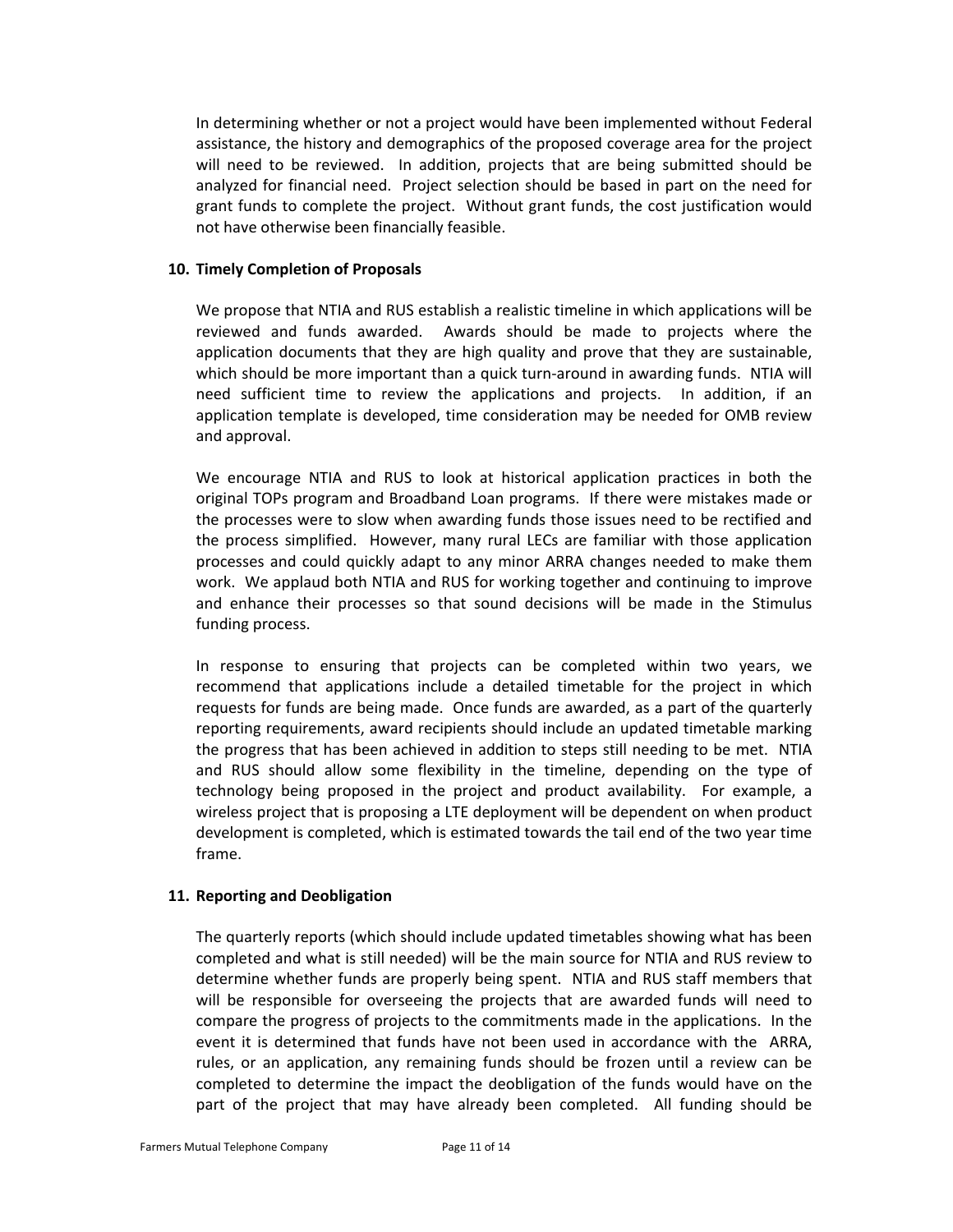deposited in a separate funding account until the funds have been spent and the project is completed for better review.

#### **12. Coordination with USDA's Broadband Grant Application**

To efficiently and effectively review the volume of applications that will be submitted to both NTIA and RUS, it will be important that each authority have application formats that are similar. Applicants will have the opportunity to submit applications for both programs. As such, they will need to maintain an open forum for communication and coordination in the review process with each other. Both programs should adopt similar definitions, especially of rural, unserved and underserved. Joint funding by both NTIA and RUS may be appropriate in a larger mixed project where NTIA is lead on community services, including public anchor institutions, while RUS would focus on rural infrastructure funding.

## **13. Definitions**

There are several terms in the ARRA that require NTIA to define them. It is important that these terms be clearly defined to allow applicants to identify whether their proposed projects will meet the requirements. Terms requiring definitions are as follows and we provide our suggestions herein:

- a) **Unserved:** To be classified as an "unserved area", applicants need to show that the area they are proposing to serve is currently only able to receive broadband service at a speed of less than 768Kbps, bi-directional, during peak – hour load.
- b) **Underserved:** To be classified as an "underserved area", applicants need to show that the area they are proposing to serve is currently only able to receive broadband service at a speed of 768Kbps to less than 12Mbps, bi‐directional, during peak – hour load.

The speeds as defined above in a) and b) are consistent with the FCC's new broadband speed reporting requirements for FCC Form 477. In addition these speeds are also supported by OPASTCO and other national organizations.

- c) **Broadband Service:** Broadband service should be defined consistent with the speed tier system as currently established by the FCC. Following this system, the minimum bandwidth for basic broadband should be 768Kbps downstream.
- d) **Nondiscrimination and Network Interconnection obligations:**  In proposing suggested definitions regarding nondiscrimination and network interconnection obligations, we recommend that NTIA and RUS adopt the FCC's Policy Statement adopted August 5, 2005. Applicant's must also comply with, Section 230 (b) of the Communications Act of 1934, Congress states that the United States policy should be to "preserve the vibrant and competitive free market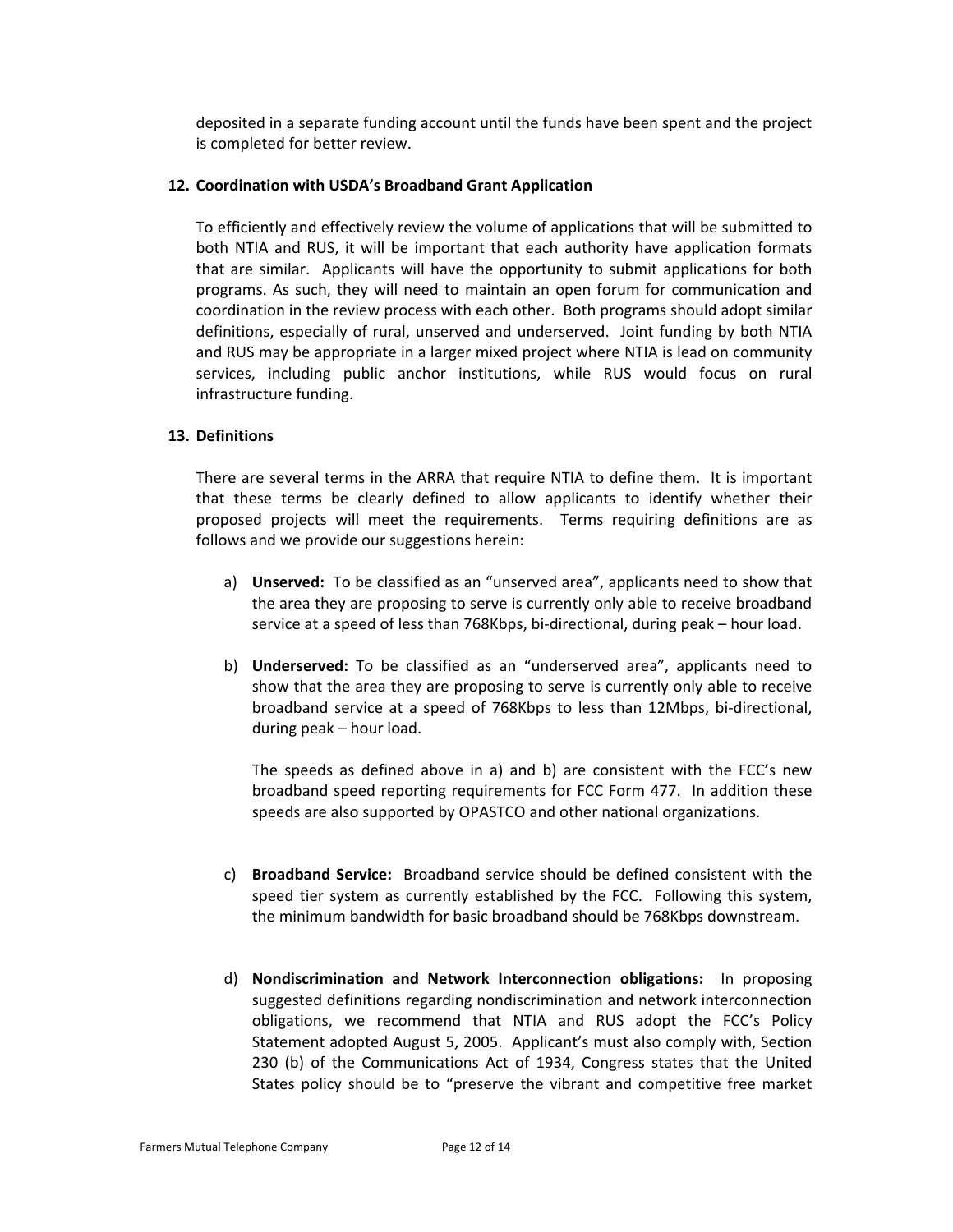that presently exists for the Internet" $1$ 

e) **Community Anchor Institutions:**  NTIA should define what will be classified as a Community Anchor Institutions in order to be consistent and provide guidance for applicants as they prepare their applications for funds. We interpret Community Anchor Institutions to be those institutions that are vital to the ongoing functioning and longevity of a community. For example: public safety institutions like police, fire, emergency response; city hall; schools; hospitals or medical clinics; Chamber of Commerce; library, etc.

## *RUS Program Comments*

## **1. Most Effective ways RUS could offer Broadband funds**

To be effective, RUS will need to take an approach similar to NTIA in the application review process. The application process will need to be streamlined significantly compared to the current RUS loan programs in order to meet the timeframes established in the bill and desires of the President and Congress. We would recommend that the funds that are allocated to RUS be divided between grant and loan funds with a higher percentage going to grants Such as, 60% grant and 40% loan funds. Projects seeking funds from NTIA are going to be those projects that may not be financially feasible with the traditional RUS loan program or the existing RUS Broadband loan program.

# **2. How can RUS and NTIA best align their activities to make the most efficient and effective use of the funds**

RUS and NTIA will need to have similar processes for application submission, review, scoring and awarding of funds. The definitions as proposed for unserved and underserved under NTIA should be considered in determining if an area can be classified as a "rural area without sufficient access to high speed broadband service" under the RUS program. NTIA and RUS will need to maintain an open forum for communication and coordination in the review process with each other. NTIA should deny applications proposing a project that will overbuild the area of an existing RUS borrower, unless the applicant is a current or existing RUS borrower serving the area.

# **3. Definitions**

RUS is seeking comments on how to determine if an area lacks "sufficient high speed broadband service to facilitate rural economic development". In order to determine this, a few terms require definitions.

a) **Rural Economic Development**: The ARRA was passed to create new jobs and stimulate the economy. A proposed project should be able to show how many new jobs will be created as a result, how it will stimulate the economy of the area that will benefit from the project and that the project benefits will be able

 $\overline{a}$ 

Farmers Mutual Telephone Company Page 13 of 14

 $1$  47 U.S.C. § 230(b)(2)